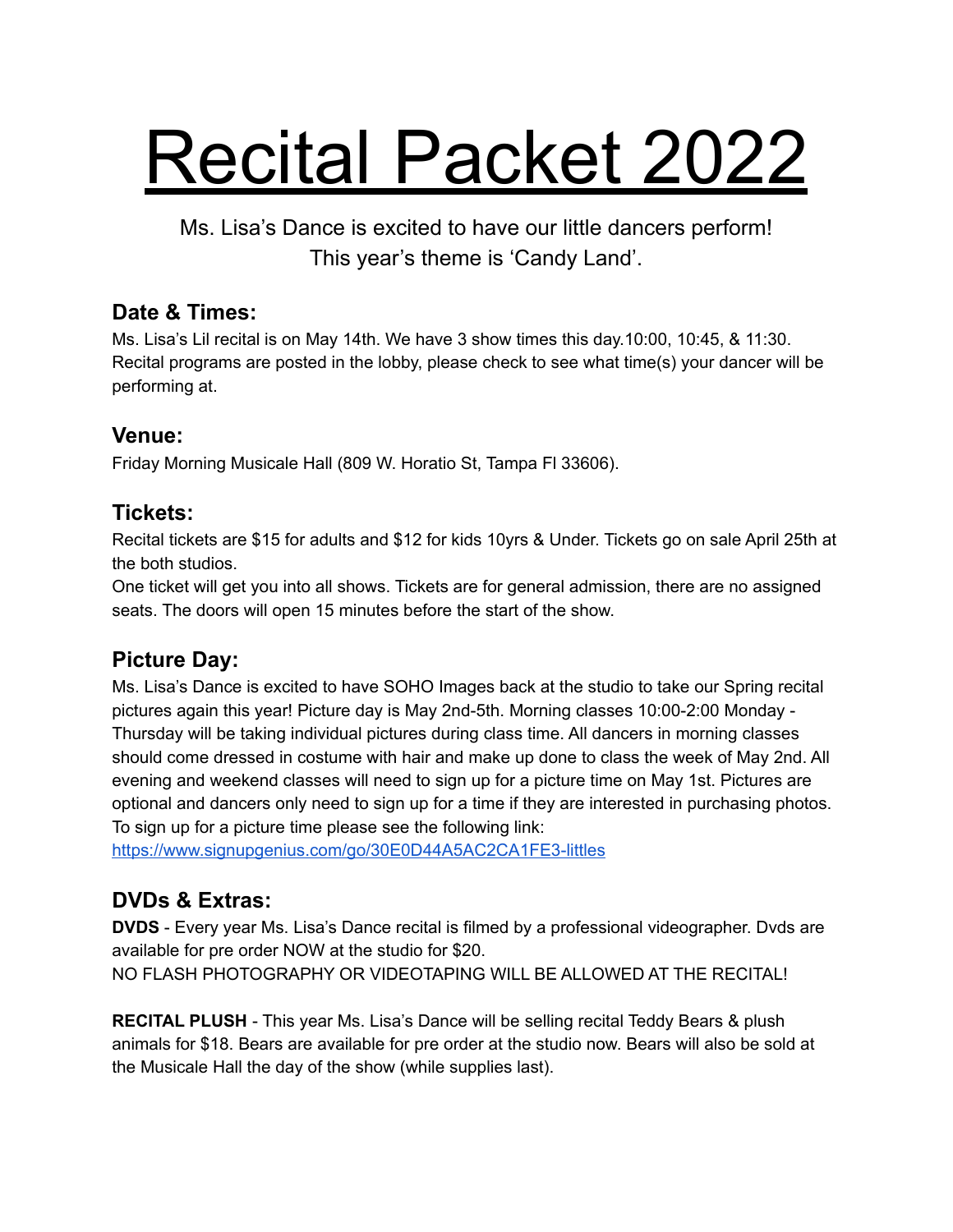#### **Room Moms:**

Room moms are needed for all classes. Room moms will sit backstage/holding room with the dancers for the entire show. Room moms are responsible for keeping their class together and entertained (coloring pages, snack, and other activities will be provided by Ms. Lisa's Dance). Room moms will be allowed to leave the backstage area to sit in the audience during their dancer's routine. Once the routine is over the Room Mom will help Ms. Lisa's staff dismiss the class and then may find a seat in the audience. ROOM MOMS WILL RECEIVE A FREE FRONT ROW TICKET TO THE SHOW! To volunteer to be a room mom please stop by the front desk. All Room moms will receive a badge to get them backstage. Only people with badges on will be permitted backstage.

#### **Dress Rehearsal:**

There is no dress rehearsal for this show!

#### **RECITAL PROCEDURES:**

Dancers need to arrive 15 minutes prior to the start of their show, dressed in costume with hair and make up done ready to perform. Upon arrival dancers will report directly to the stage. After dancers perform they will be dismissed from the stage. Only the parent wearing the recital wristband will be able to pick up dancers from the stage after they perform. Once dancers are dismissed from the stage they may sit in the audience with their parent until the end of the show. Everyone must stay until the end of the show!

**Costume Changes**: Parents are responsible for costume changes. Any dancer who has a costume change, we encourage a parent or guardian volunteer to be a room mom. Ms. Lisa's staff are not responsible for costume changes backstage.